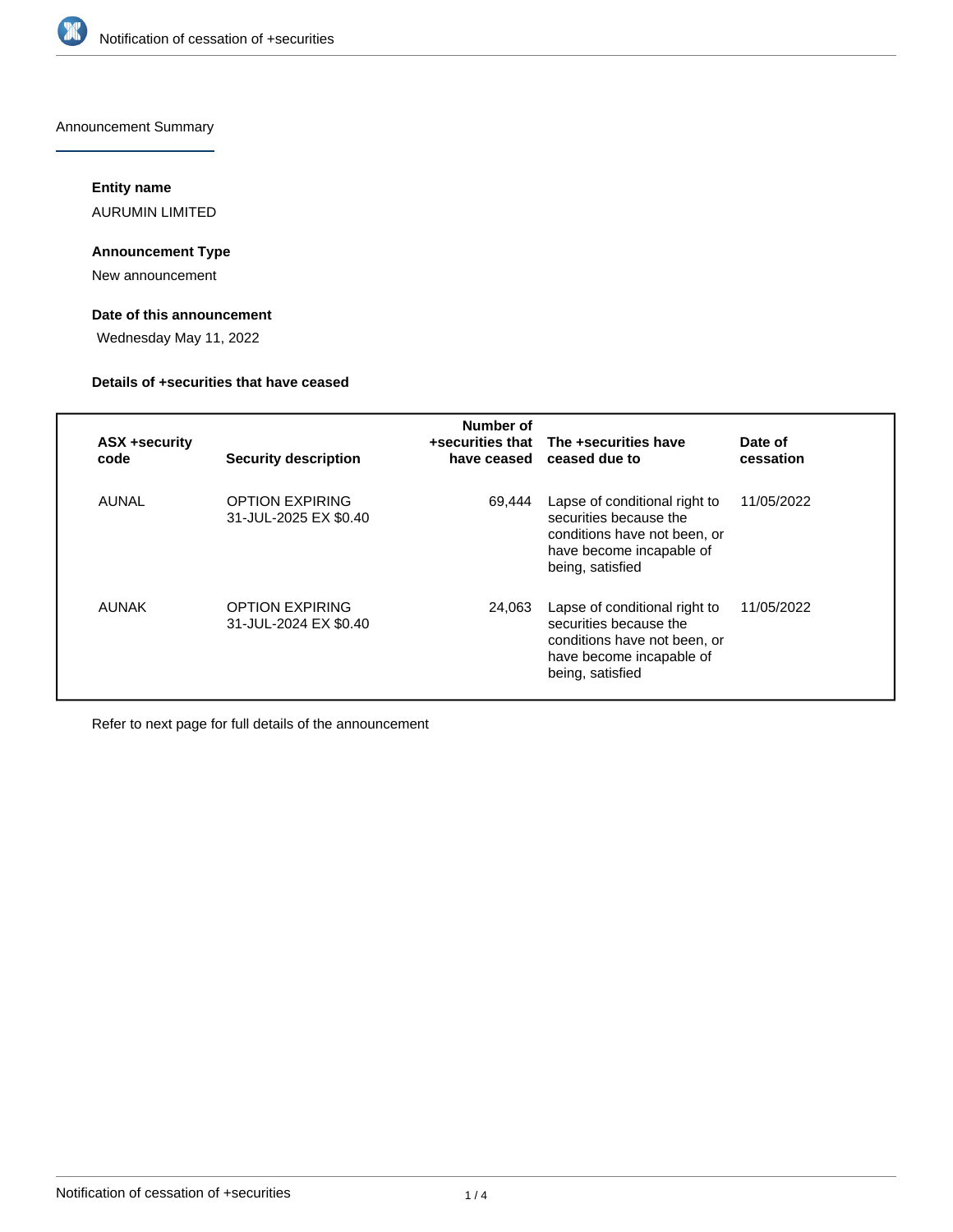

# Part 1 - Announcement Details

## **1.1 Name of +Entity**

AURUMIN LIMITED

We (the entity named above) provide the following information about our issued capital.

**1.2 Registered Number Type**

ACN

**Registration Number** 639427099

# **1.3 ASX issuer code** AUN

# **1.4 The announcement is**

New announcement

# **1.5 Date of this announcement**

11/5/2022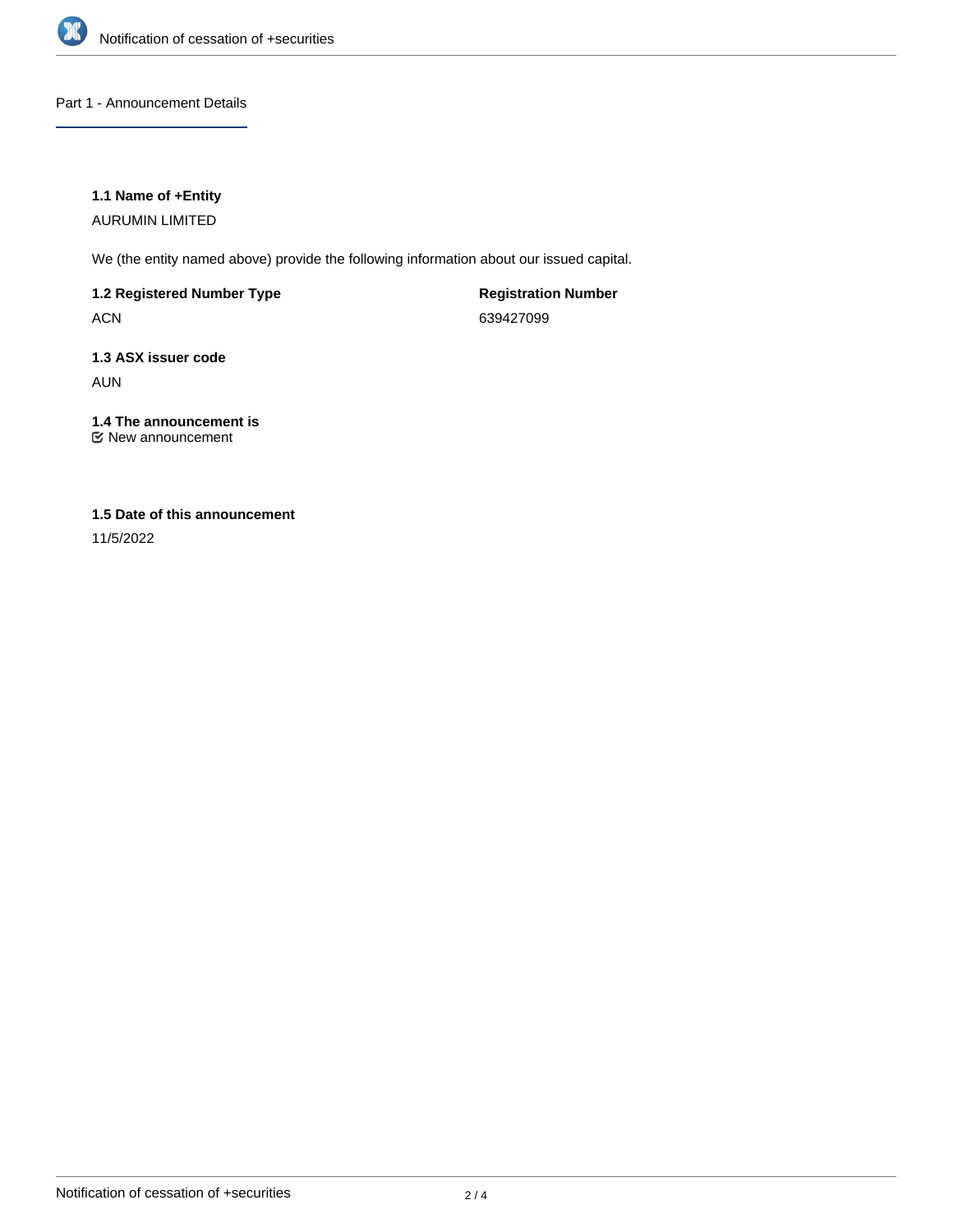

# Part 2 - Details of +equity securities or +debt securities that have ceased

| <b>ASX +Security Code and Description</b>       |                                                                                                                   |  |  |  |  |  |
|-------------------------------------------------|-------------------------------------------------------------------------------------------------------------------|--|--|--|--|--|
| AUNAK: OPTION EXPIRING 31-JUL-2024 EX \$0.40    |                                                                                                                   |  |  |  |  |  |
| Unquoted +equity securities that have ceased    |                                                                                                                   |  |  |  |  |  |
| Number of securities that have ceased           |                                                                                                                   |  |  |  |  |  |
| 24,063                                          |                                                                                                                   |  |  |  |  |  |
| <b>Reason for cessation</b>                     |                                                                                                                   |  |  |  |  |  |
| satisfied                                       | Lapse of conditional right to securities because the conditions have not been, or have become incapable of being, |  |  |  |  |  |
| Date of cessation<br>11/5/2022                  | Is the entity paying any consideration for the cessation?<br>$\propto$ No                                         |  |  |  |  |  |
|                                                 | Any other information the entity wishes to notify to ASX about the cessation?                                     |  |  |  |  |  |
| <b>ASX +Security Code and Description</b>       |                                                                                                                   |  |  |  |  |  |
| AUNAL : OPTION EXPIRING 31-JUL-2025 EX \$0.40   |                                                                                                                   |  |  |  |  |  |
|                                                 |                                                                                                                   |  |  |  |  |  |
| Unquoted +equity securities that have ceased    |                                                                                                                   |  |  |  |  |  |
|                                                 |                                                                                                                   |  |  |  |  |  |
| Number of securities that have ceased<br>69,444 |                                                                                                                   |  |  |  |  |  |
|                                                 |                                                                                                                   |  |  |  |  |  |
| <b>Reason for cessation</b><br>satisfied        | Lapse of conditional right to securities because the conditions have not been, or have become incapable of being, |  |  |  |  |  |
| Date of cessation                               | Is the entity paying any consideration for the cessation?                                                         |  |  |  |  |  |
| 11/5/2022                                       | $\mathfrak{C}$ No                                                                                                 |  |  |  |  |  |
|                                                 |                                                                                                                   |  |  |  |  |  |